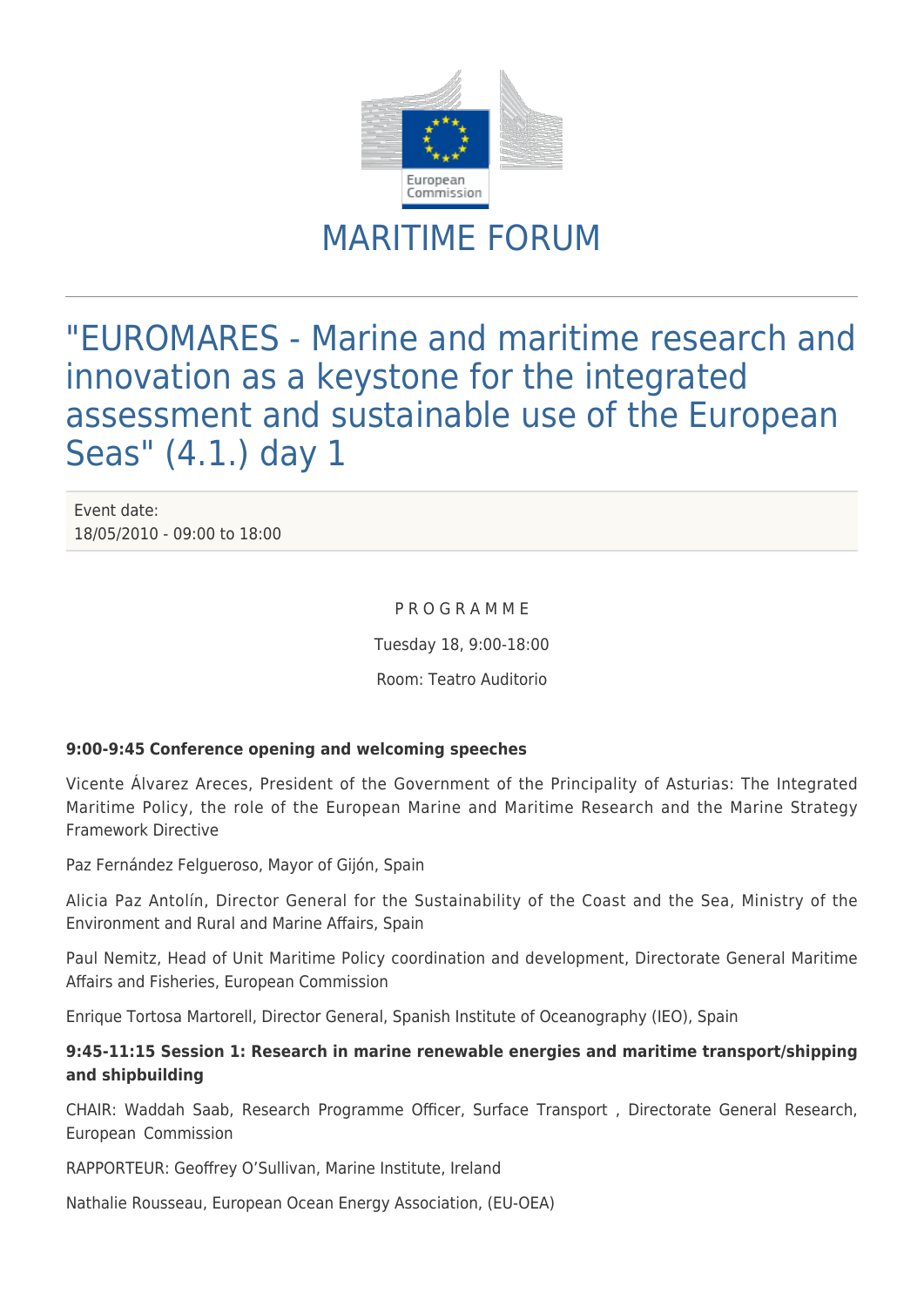Cristina Huertas, Director Marine Energy, Inabensa-Abengoa, Spain

Iver Iversen, Business Development Director, Wilhelmsen Shipping

# **11:35-13:00 Session 2: Research and innovation related to sustainable fisheries and mariculture.**

CHAIR: Eduardo Balguerías, Deputy Director, Spanish Oceanographic Institut

RAPPORTEUR: Willem Brugge, Directorate General Maritime Affairs and Fisheries, European Commission

Paul Connolly, Director, Fisheries Science, Marine Institute, Ireland

Michael Kaiser, School of Ocean Sciences, University of Wales-Bangor

Martin Scholten, Director Animal Sciences Group, University of Wageningen, the Netherlands

Courtney Hough, General Secretary, European Aquaculture, Technology and Innovation Platform (EaTip)

Jacques Fuchs, Head of Sector Fisheries and Aquaculture, Directorate General Research, European Commission

#### **14:30-16:30 Session 3: Research and innovation related to marine biotechnologies**

CHAIR: Garbiñe Guiu Etxeberria, Research Programme Officer, Directorate General Research, European Commission

RAPPORTEUR: Javier Pantoja, Advisor, Ministry for Environment and Rural and Marine Affairs, Spain

Carmen Cuevas, Director Research and Development PharmaMar

Jan Olafsen, University of Tromsø, Norway

Beatriz Reguera, Spanish Institute of Oceanography

Mercedes García-González, University of Seville, Spain

## **16:30-18:00 Session 4: Research and innovation related to underwater marine technologies and European research infrastructures**

CHAIR: Klaus Wallmann, Head of the Research Unit "Marine Geosystems", Leibniz-Institute of Marine Sciences, IFM-Geomar, Kiel, Germany

RAPPORTEUR: Antonio M. Pascoal, Professor, Technical Superior Institute, Portugal

Gilles Ollier, Head of the Earth Observation Sector, Directorate for Environment, European Commission

Chantal Compère, IFREMER, Institut français de recherche pour l'exploitation de la mer (French Research Institute forthe Exploitation of the Sea), France

Vincent Rigaud, Director Underwater Systems, Ifremer, France

John Campbell, Technical Director, International Association of Oil and Gas Producers